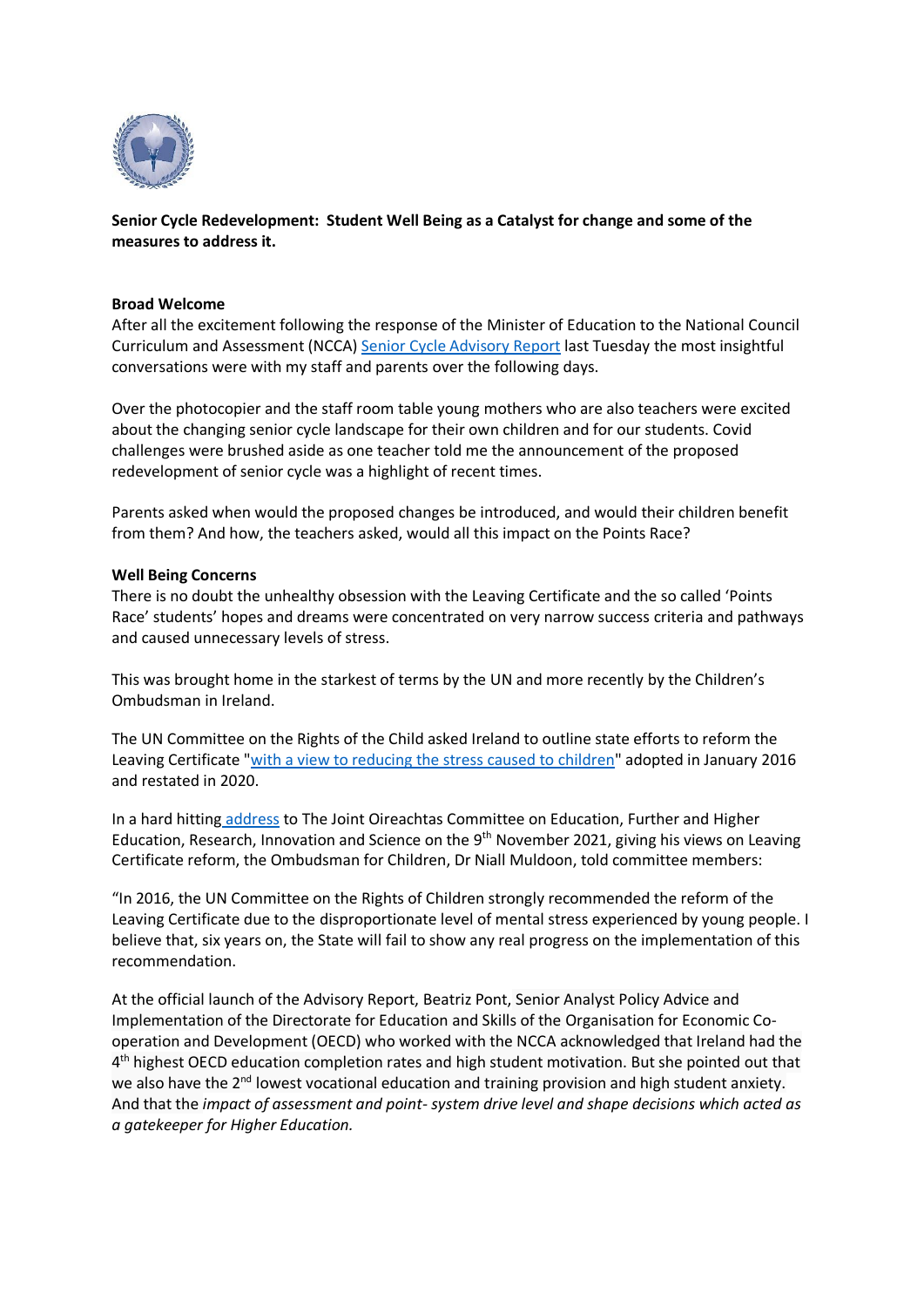Following widespread consultation by the NCCA over 4 years and the publication of its [Senior](https://ncca.ie/media/5399/scr-advisory-report_en.pdf) Cycle [Advisory Report la](https://ncca.ie/media/5399/scr-advisory-report_en.pdf)st Tuesday the Minister has responded to the NCCA findings by putting student well-being front and centre in her vision of senior cycle redevelopment.

# **Vision for Senior Cycle Redevelopment**

The Minister's Vision for Senior Cycle was spelt out:

- $\triangleright$  To Empower students to meet the challenges of the 21<sup>st</sup> century
- $\triangleright$  To Enrich the student experience and skillset we have in our current system
- $\triangleright$  To Embed wellbeing and reduce stress levels for our students

## **Student Voice**

Minister Foley went on to outline a series of checks and balances in the proposed redevelopment of senior cycle that would embed wellbeing and reduce stress levels. One such step, which hasn't got too much attention, is to have Student Voice at the Council Table. The newly established Council of the NCCA is set to welcome a nominee of the Irish Secondary School Union [\(ISSU\)](https://www.issu.ie/) to its inaugural meeting next week. The Minister commits to 'meaningful engagement with students in process' of curriculum reform.

## **Spreading the Assessment Load**

She also committed to the need to reduce reliance on a single, terminal examination to reduce student stress and to broaden the range of ways in which students will be able to demonstrate their knowledge and skills and how these may be applied in real life contexts .

And the Department is determined to spread the assessment load by all subjects to have written exams and additional components, to organise orals and practicals over the spring holidays for 2022, to hold State Examinations Commission (SEC) exams in Paper 1 of both English and Irish.

## **Alignment of Programmes**

Part of the redevelopment will see the barriers in the Leaving Certificate Applied and Leaving Certificate Vocational drop and the development of programmes for students with additional needs for real indusion.

## **Points Race**

What about the Points Race? The gatekeeper of Higher Education which exerts such pressure on the system, down as far as primary level. The JMB in its submission to the NCCA describes the points race as 'universally unloved by educators as it enshrines superficial 'equality' at the expense of true equity. Education is not a preparation for life – it is life'.

Back in November the Minister for Further and Higher Education Simon Harris warned at [a](https://www.irishtimes.com/news/education/cao-system-must-change-to-reflect-wider-range-of-students-skills-harris-1.4719760) [conference organised by the Joint Management Body \(JMB\)](https://www.irishtimes.com/news/education/cao-system-must-change-to-reflect-wider-range-of-students-skills-harris-1.4719760) on senior cycle reform that universities must review the CAO points system to ensure it recognises a wider range of students' skills or risk losing public funding. The same conference heard of how the Leaving Cert can be reformed to recognise a wider array of learning such as life skills, work experience or apprenticeship modules. The NCCA has been tasked to ensure the availability of appropriate and flexible progression routes from the LCA into education, training and work.